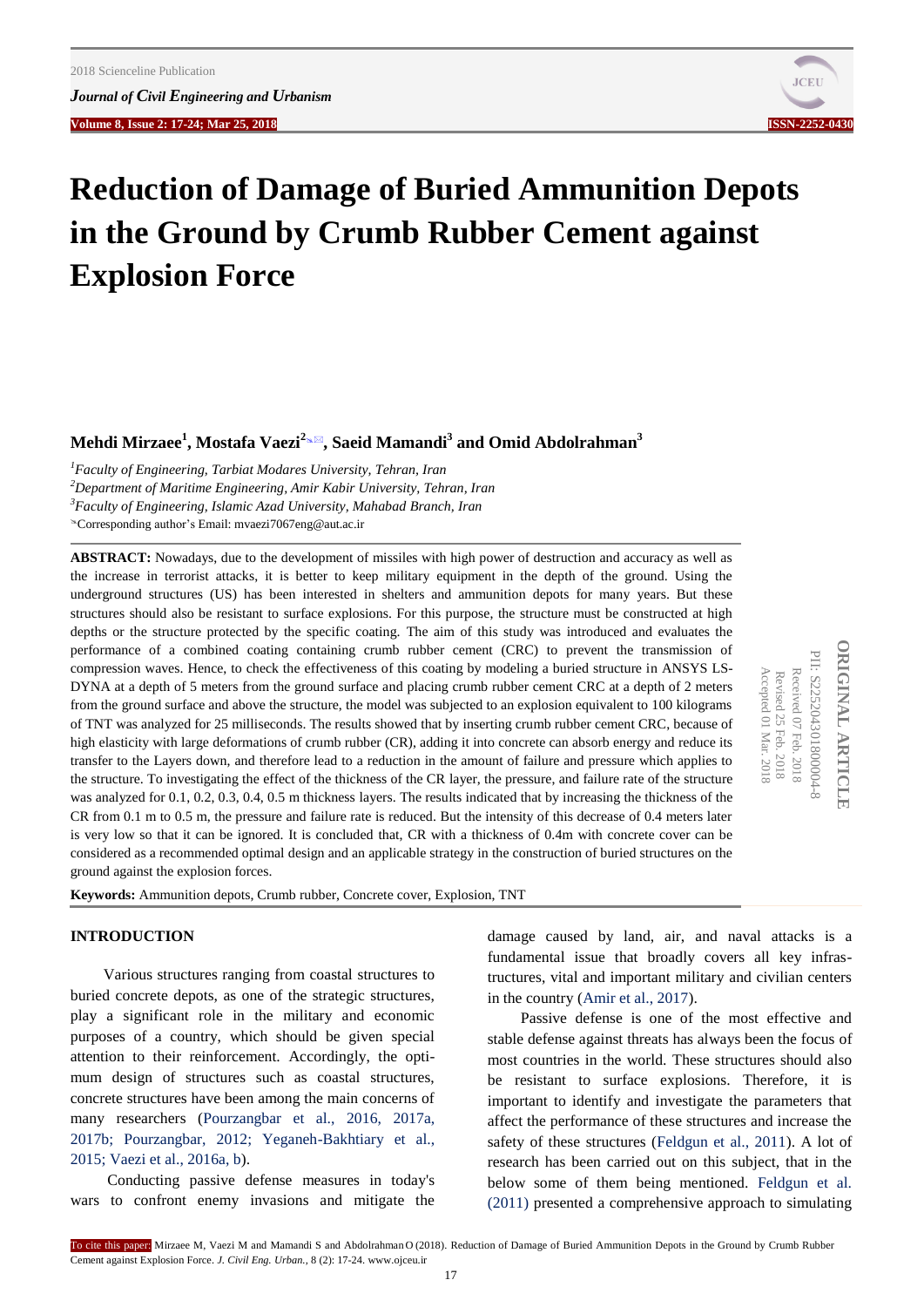the distribution of explosive pressure on a flexible or hard flat barrier in porous soils. [Yang and Wang \(2006\)](#page-7-0)  investigated the effect of air blast on surface structures with regard to Shock in the soil. In this research, he also used the LS-DAYNA finite element software and modeled the soil into a three-phase mode equation. [Lu and](#page-7-0)  [Wang \(2006\)](#page-7-0) presented a model for nonlinear dynamical analysis of explosion and distribution of pressure of it in the soil. They have modeled by using non-linear analysis of LS-DYNA software and an appropriate state equation and behavioral model for materials, soil, explosives, and structures in an environment. [Naghizadeh et al. \(2010\)](#page-7-0)  performed numerical modeling of the effect of the surface explosion on buried structures. They also used a model similar to the model provided by Lu and Wang for modeling of geometry. [Gholizadeh and Rajabi \(2013\)](#page-7-0) in addition to studied the effects of surface and subsurface blast on buried structures and their modeling, they have also predicted strategies for improving the safety of these structures and their efficiency.

In this study, to prevent the transmission of pressure waves from the explosion through the soil, and consequently, to reduce the damage of buried ammunition depots, a special cover CRC is evaluated. The reason for using this coating is the high elasticity of the rubber in absorption and damping the energy of surface explosions. We will study first the modeling of the LS-DYNA finite element software, and then introduce the geometric shape of the model and finally, the results of the research are discussed.

## **MATERIAL AND METHODS**

#### **Numerical modeling in LS-DYNA software**

In this study, the LS-DYNA software was used to model, analyze and evaluate the results. This software uses the finite element method. In this study, the structure and surrounding soil are modeled in 2-D. In the following, the equations of the states and the properties of the materials used to model the soil, structure, air and explosion phenomenon will be investigated, and then the geometric of the model with dimensions of modeling is presented. In the end, the results will be examined.

## **Explosion**

The explosion is characterized by the sudden and rapid release of sound a large amount of energy, producing light, heat, sound, and wave at speeds around the speed of sound [\(Ngo et al., 2007\).](#page-7-0)

When an explosion occurs, the energy is released suddenly in a very short time (several milliseconds), and the effect of this energy release is seen in the form of thermal radiation and the propagation of compressive waves in space.

As a result of the explosion, the gas pressure is formed, which increases with the release of the explosion source and increases to a maximum positive PSO+ pressure, and then decreases to an ambient pressure Which this phase is called positive phase. As a result of the wave propagation, the gases produced by the explosion are cooled down and pressures are slightly less than atmospheric pressure. Because of this pressure difference, it is reversed to the center of the explosion. The result will be a reduction in pressure or suction which is called a negative phase. The negative phase suction is relatively small and gradual so that it is often neglected to design explosion-resistant structures. The maximum pressure from the explosion  $(PSO+)$  significantly decreases when it is away from the explosion center (Corresponding to the third power to the explosion center), but contrary to that, the loading period (the time of the load caused by the explosion on the structure) increases with the increasing distance from the explosion center (Figure 1) [\(UFC, 2008\).](#page-7-0)

The TNT element was used to model the explosion by using the Jones-Wilkins-Lee (JWL) equation. This model is widely used that in which the pressure caused by the explosion is defined by (Eq. 1) [\(Wang et al., 2005\).](#page-7-0)

$$
P = A \times (1 - \frac{w\rho}{R_1 \rho_0}) \times e^{(-R_1 \frac{\rho_0}{\rho})} + B \times (1 - \frac{w\rho}{R_2 \rho_0}) \times e^{(-R_2 \frac{\rho_0}{\rho})} + \frac{w\rho^2}{\rho_0} E_{m0}
$$
 (1)

In which A, B, R1, R2, and w are the material constants. Parameters of  $\rho_0$  and  $\rho$  are the initial density and the product density of the explosion process respectively. The initial ratio of the  $\rho/\rho_0$  is considered equal to one. The parameter of Emo is the Primary energy. The parameters of (Eq. 1) are given in (Table 1) [\(Wang et](#page-7-0)  [al., 2005\).](#page-7-0)



**Figure 1.** Diagram of pressure-time wave explosion

**Table 1.** Parameters related to JWL

| <b>Parameter</b> | C       | Energy/vol | pressure |                | Em0  |
|------------------|---------|------------|----------|----------------|------|
|                  | (m/s)   | (KJ/m3)    | (MPa)    |                | (KJ) |
| Value            | 6930    | 6e6        | 2.1e4    | 3.681e6        |      |
| Parameter        | А       | в          | R1       | R <sub>2</sub> | W    |
|                  | (MPa)   | (MPa)      | -        | ۰              | ۰    |
| Value            | 3.737e5 | 3.747e3    | 4.15     | 0.9            | 0.35 |

To cite this paper: Mirzaee M, Vaezi M and Mamandi S and AbdolrahmanO(2018). Reduction of Damage of Buried Ammunition Depots in the Ground by Crumb Rubber Cement against Explosion Force. *J. Civil Eng. Urban.,* 8 (2): 17-24. www.ojceu.ir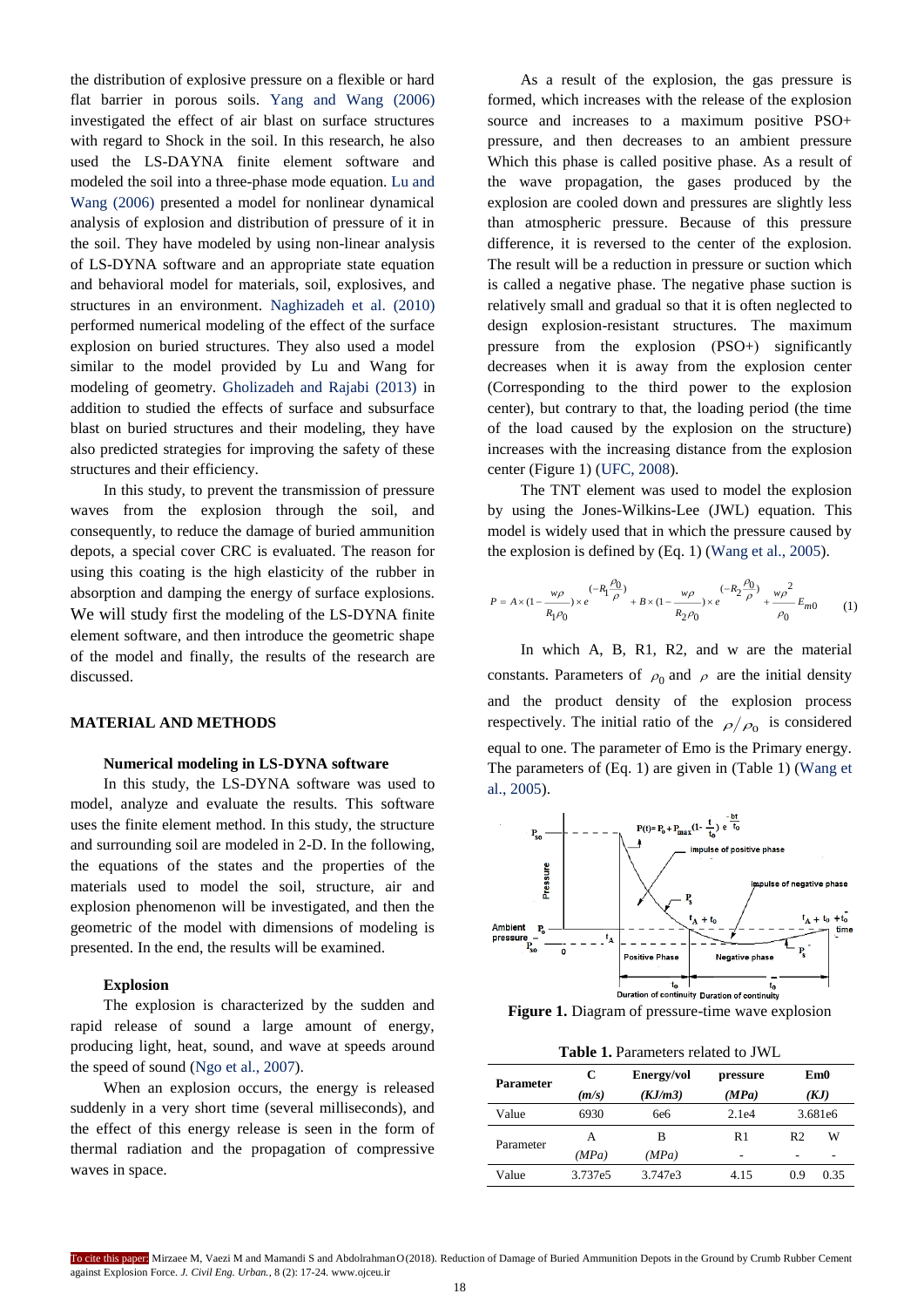# **Soil**

The soil used in this study is sandy clay (10% sand) that surrounds the structured environment. For modeling the soil against the explosive load it is necessary to consider its state equation. In this study, based on Fiserova's research [\(Fiserova 2005-2006\),](#page-7-0) a compaction state equation for Sandy clay has been used. This equation

is calibrated based on the explosion loading rate and its results have been tested and approved by the TM5-855-1 and laboratory results [\(Leong et al., 2007\).](#page-7-0) Also, MO Granular and Failure model were used to consider the soil-resistance behavior and the failure model. The parameters of the equation of state and resistance behavior are given in Tables 2 and 3.

| Density parameter $(g/cm3)$ | $\rho_1$ | $\rho$ <sub>2</sub> | $\rho_3$                                                   | $\rho_4$ | $\rho_5$ | $\rho_{6}$     | $\rho_7$ | $\rho_8$    | $\rho_{\rm q}$ | $\rho_{10}$ |
|-----------------------------|----------|---------------------|------------------------------------------------------------|----------|----------|----------------|----------|-------------|----------------|-------------|
| Value                       | 1.674    | 1.740               | 1.847                                                      | 1.997    | 2.144    | 2.25           | 2.38     | 2.485       | 2.585          | 2.6713      |
| Pressure parameter (MPa)    | $P_1$    | $P_2$               | $P_3$                                                      | $P_4$    | $P_5$    | $P_6$          | $P_7$    | $P_8$       | $P_{\rm Q}$    | $P_{10}$    |
| Value                       | $\Omega$ | 4.577               | 14.98                                                      | 29.1     | 59.1     | 98.1           | 179.4    | 290         | 450.2          | 650.7       |
| Density parameter $(g/cm3)$ | $\rho_1$ | $\rho_2$            | $\rho_3$                                                   | $\rho_4$ | $\rho_5$ | $\rho_6$       | $\rho_7$ | $\rho_8$    | $\rho_{\rm Q}$ | $\rho_{10}$ |
| Value                       | 1.674    | 1.746               | 2.086                                                      | 2.15     | 2.3      | 2.57           | 2.598    | 2.635       | 2.641          | 2.8         |
| Sound speed (m/s)           | $v_1$    | v <sub>2</sub>      | $v_3$                                                      | $v_4$    | $v_{5}$  | v <sub>6</sub> | $v_7$    | $v_{\rm g}$ | $v_{\rm Q}$    | $v_{10}$    |
| Value                       | 265.2    | 852.1               | 1721.7                                                     | 1875.5   | 2264.8   | 2956           | 3112     | 4600        | 4634           | 4634        |
|                             |          |                     | <b>Table 3.</b> Parameters of strength model - MO Granular |          |          |                |          |             |                |             |

|  | <b>Table 2.</b> Parameters of the dense state equation -linear |  |  |  |  |  |
|--|----------------------------------------------------------------|--|--|--|--|--|
|--|----------------------------------------------------------------|--|--|--|--|--|

| <b>Table 3.</b> Parameters of strength model - MO Granular |               |                     |               |               |               |               |               |               |                |                |
|------------------------------------------------------------|---------------|---------------------|---------------|---------------|---------------|---------------|---------------|---------------|----------------|----------------|
| Pressure parameter (MPa)                                   | $\rho_1$      | $\rho$ <sub>2</sub> | $\rho_3$      | $\rho_4$      | $\rho_5$      | $\rho_6$      | $\rho_7$      | $\rho_8$      | $\rho_{\rm q}$ | $\rho_{10}$    |
| Value                                                      | $\theta$      | 3.4                 | 35            | 101.3         | 184           | 500           | $^{(1)}$      | $\Omega$      | $\theta$       | $\theta$       |
| <b>Yield stress (MPa)</b>                                  | $\sigma_{Y1}$ | $\sigma_{Y2}$       | $\sigma_{V3}$ | $\sigma_{VA}$ | $\sigma_{Y5}$ | $\sigma_{Y6}$ | $\sigma_{Y7}$ | $\sigma_{Y8}$ | $\sigma_{yg}$  | $\sigma_{Y10}$ |
| Value                                                      | $\theta$      | 4.23                | 44.6          | 124           | 226           | 226           | 0             | $\Omega$      | 0              | $\Omega$       |
| Density parameter $(g/cm3)$                                | $\rho_1$      | $\rho$ <sub>2</sub> | $\rho_3$      | $\rho_4$      | $\rho_5$      | $\rho_6$      | $\rho_7$      | $\rho_8$      | $\rho_{\rm Q}$ | $\rho_{10}$    |
| Value                                                      | 1.674         | 1.74                | 2.086         | 2.15          | 2.3           | 2.57          | 2.598         | 2.635         | 2.641          | 2.8            |
| Shear modulus (MPa)                                        | $G_1$         | $G_2$               | $G_3$         | $G_{A}$       | $G_{\leq}$    | $G_{6}$       | $G_{\tau}$    | $G_{8}$       | $G_{\rm Q}$    | $G_{10}$       |
| Value                                                      | 76.9          | 869                 | 4030          | 4900          | 7770          | 14.8e3        | 16.5e3        | 36.7e3        | 37.3e3         | 37.3e3         |

#### **Wave propagation in the soil**

The propagation of the waves caused by the explosion in the soil in two forms: the volumetric (pressure) and the surface wave (Riley), which the most destructive of these is the pressure wave for a buried structure close to the explosion site. The propagation of this wave in continuous and free environments can be calculated by (Eq. 2, Eq. 3) [\(Lu et al. 2005\):](#page-7-0)

$$
u = 160 f_C \left(\frac{2.52R}{w^3}\right)^{-n}
$$
\n(2)\n  
\n
$$
p_g = \rho.C.u
$$
\n(3)

Where  $f_c$  is the coefficient of connection between the ground and explosive, w is the explosive mass to Kg, R is the distance from the explosion to meter, C is the velocity of the explosion wave in meters per second, P pressure in soil to kg / m2,  $\rho$  is the density Soil to kg/m3and n is the soil parameters that can be calculated from TM5-855-1 [\(Wang et al. 2005\).](#page-7-0)

## **Concrete**

For concrete modeling, the P-alpha equation [\(Herrmann, 1969\)](#page-7-0) and RHT resistance model are used to describe the deviation results of concrete. The P-alpha equation is suitable for explicit dynamic analysis and provides accurate behavior of materials in high stresses. The RHT model is an advanced model for plastic material behavior that is designed for brittle materials by [Riddle et](#page-7-0)  [al \(1999\).](#page-7-0) This model is especially useful for modeling concrete with dynamic loading. This model is also suitable for modeling brittle materials such as rocks and ceramics. The strength model uses three strength surfaces (Figure 2) an elastic limit surface, a failure surface and the remaining strength surface for the crushed material. Usually, there is a cap on the elastic strength surface.



**Figure 2.** Three strength surfaces for concrete (Lu et al., [2005\)](#page-7-0)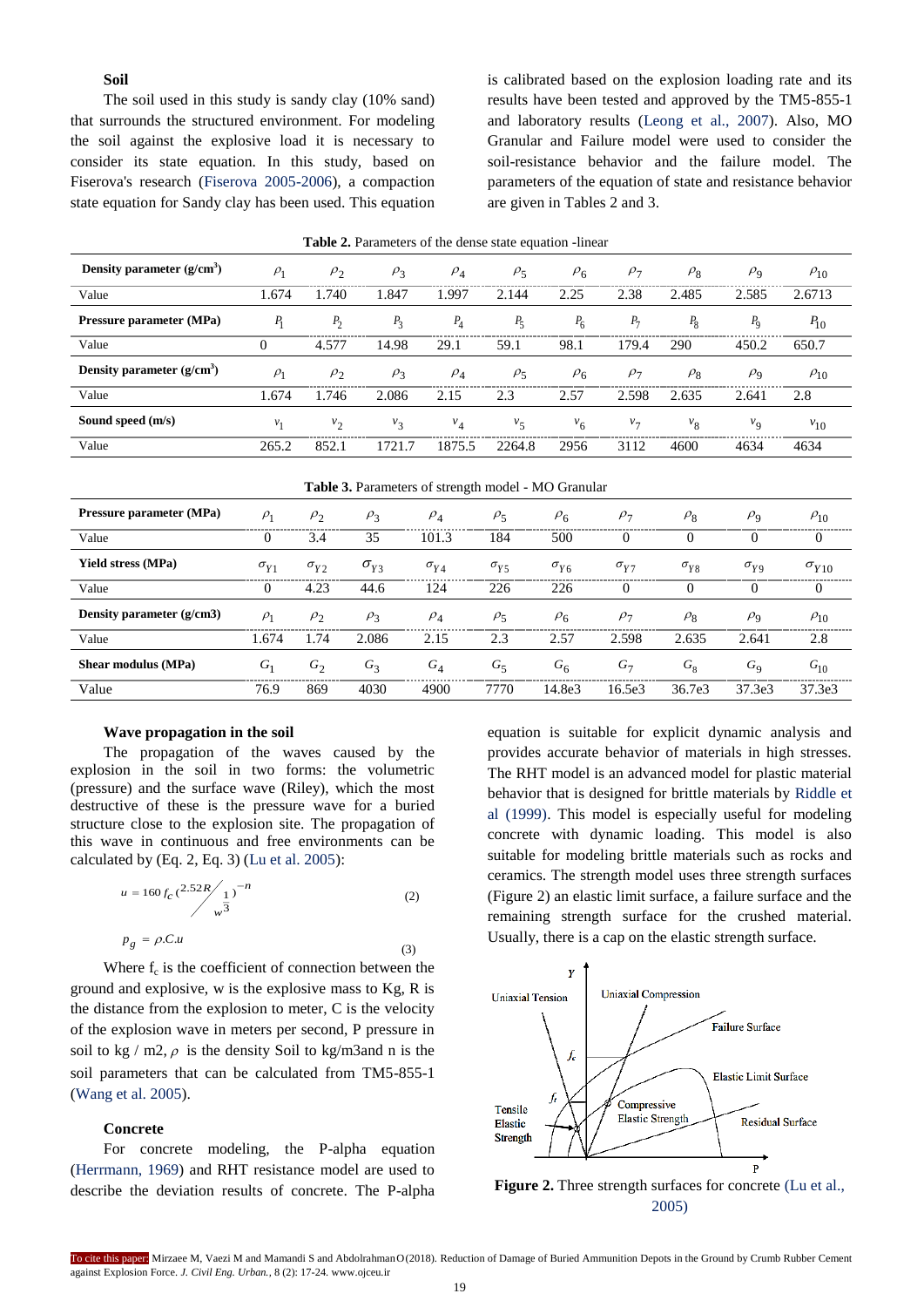Following the hardening phase, additional plastic straining of the material leads to damage and strength reduction. Damage is accumulated by (Eq. 4, Eq. 5).

$$
D = \sum \frac{\Delta \varepsilon_{pl}}{\varepsilon_p^{\text{failure}}} \tag{4}
$$

$$
\varepsilon_{pd}^{failure} = D_1(p^* - p^*_{spall})^{D_2} \ge \varepsilon_f^{min}
$$

Where D1 and D2 are damage constants,  $\varepsilon_r^{\text{min}}$  $\varepsilon_f^{\text{min}}$  is the minimum strain to reach failure,  $\varepsilon_{pl}$  and  $p^*$  is the pressure normalized by  $f_c$ , and  $p_{spall}^* = p^*(f_t/f_c)$  where  $f_t$ and  $f_c$  are tensile and compressive strength, respectively. Tables 4 and 5 shows the parameters used for the P-Alpha equation and the RHT resistance model Respectively:

| <b>Table 4.</b> Parameters of the state equation- P-Alpha |             |           |                    |                |                 |  |  |
|-----------------------------------------------------------|-------------|-----------|--------------------|----------------|-----------------|--|--|
| <b>Parameter</b>                                          | Porous dens | Ref. dens | Porous sound speed | Init. Com. pr. | Sol. Com. Pr.   |  |  |
|                                                           | (g/cm3)     | (g/cm3)   | (m/s)              | (KPa)          | (KPa)           |  |  |
| Value                                                     | 2.314       | 2 75      | 2.92e3             | 23.3e3         | 6e <sub>6</sub> |  |  |
| <b>Parameter</b>                                          | n           | A.        | A2                 | A3             | <b>B1,B2</b>    |  |  |
|                                                           | -           | MPa       | MPa                | <b>MPa</b>     |                 |  |  |
| Value                                                     |             | 35.27e3   | 39.58e3            | 904e4          | .22             |  |  |

|  |  |  | Table 4. Parameters of the state equation-P-Alpha |  |
|--|--|--|---------------------------------------------------|--|
|--|--|--|---------------------------------------------------|--|

(5)

| Table 5. Parameters of strength model - RHT |  |
|---------------------------------------------|--|
|---------------------------------------------|--|

| <b>Parameter</b> | Shear modul.   | fc    | ft/fc                        | fs/fc          | А                |
|------------------|----------------|-------|------------------------------|----------------|------------------|
|                  | (Mpa)          | (Mpa) |                              |                |                  |
| Value            | 16.7e3         | 35    | 0.1                          | 0.18           | 1.6              |
| <b>Parameter</b> |                |       | <b>Brit. To Duc. Trans.</b>  | Gelas/Gplas    | Elas. Stre./ft   |
| Value            | 0.61           | 0.68  | 0.0105                       |                | 0.2              |
| <b>Parameter</b> | Elas. Stre./fc |       |                              | Com. Stre. Exp | Tens. Stre. Exp. |
| Value            | 0.53           | 1.6   | 0.61                         | 0.032          | 0.036            |
| Parameter        | D1             | D2    | $\varepsilon_{f,\text{min}}$ |                |                  |
| Value            | 0.04           |       | 0.01                         |                |                  |

## **Reinforcement steel bar**

The steel 1006, with a linear equation and the Johnson-Cook resistance model, were used with regard to the failure due to the strain of the plastic [\(Autodyn](#page-7-0) help, [2005\).](#page-7-0) The Johnson-Cook model is a rate dependent, elastic-plastic model. The model defines the yield stress Y by (Eq. 6) [\(Autodyn](#page-7-0) help, 2005).

$$
Y = [Y_0 + B \mathcal{L}_P^n][1 + C \log \mathcal{L}_P^*][1 - T_H^m] \tag{6}
$$

Where Y<sub>0</sub> is the initial yield strength,  $\varepsilon_p$  is the effective plastic strain,  $\varepsilon_p^*$  is the normalized effective plastic strain rate, B,C,n, m are material constants.  $T_H$  is homologous temperature,  $T_H = (T - T_{room})/(T_{melt} - T_{room})$ with  $T_{\text{melt}}$  being the melting temperature and  $T_{\text{room}}$  the ambient temperature. The parameters of the linear equation and the reinforcing resistance model are given in (Table 6).

## **Atmosphere**

Ideal gas state equation was used to model the air around the model. This equation is one of the simplest state equations for ideal gases, which has been used in many applications that include gas movement. This equation is defined as (Eq. 7).

$$
P = (\gamma - 1)\rho.e \tag{7}
$$

Where  $\gamma$ ,  $\rho$  and *e* Are adiabatic exponent, density and special air temperature. The parameters of (Eq.7) are given in Table 7.

| Table 6. Linear Equation and Johnson-Cook Resistance |  |  |  |
|------------------------------------------------------|--|--|--|
|                                                      |  |  |  |

|                  |                       | Model          |                                |               |                    |
|------------------|-----------------------|----------------|--------------------------------|---------------|--------------------|
| <b>Parameter</b> | <b>Shear</b><br>vield | Yield<br>Stre. | Hard.<br>Cons                  | Hard.<br>Exp. | Stra.Rat.<br>Cons. |
|                  | (Mpa)                 | (Mpa)          |                                |               |                    |
| Value            | 81.7e3                | 350            | 275                            | 0.36          | 0.022              |
| <b>Parameter</b> | Ref. Stra.<br>Rat.    |                | <b>Ultimate Plastic Strain</b> |               |                    |
|                  |                       |                |                                |               |                    |
| Value            |                       |                | 02                             |               |                    |

#### **Table 7.** Parameters of the ideal gas state equation

| <b>Parameter</b> | $\gamma$       | Ref. Dens. | Ref. Temp. |
|------------------|----------------|------------|------------|
|                  | $\overline{a}$ | $(g/cm^3)$ | (K)        |
| Value            | 1.4            | 1.225e-3   | 288.2      |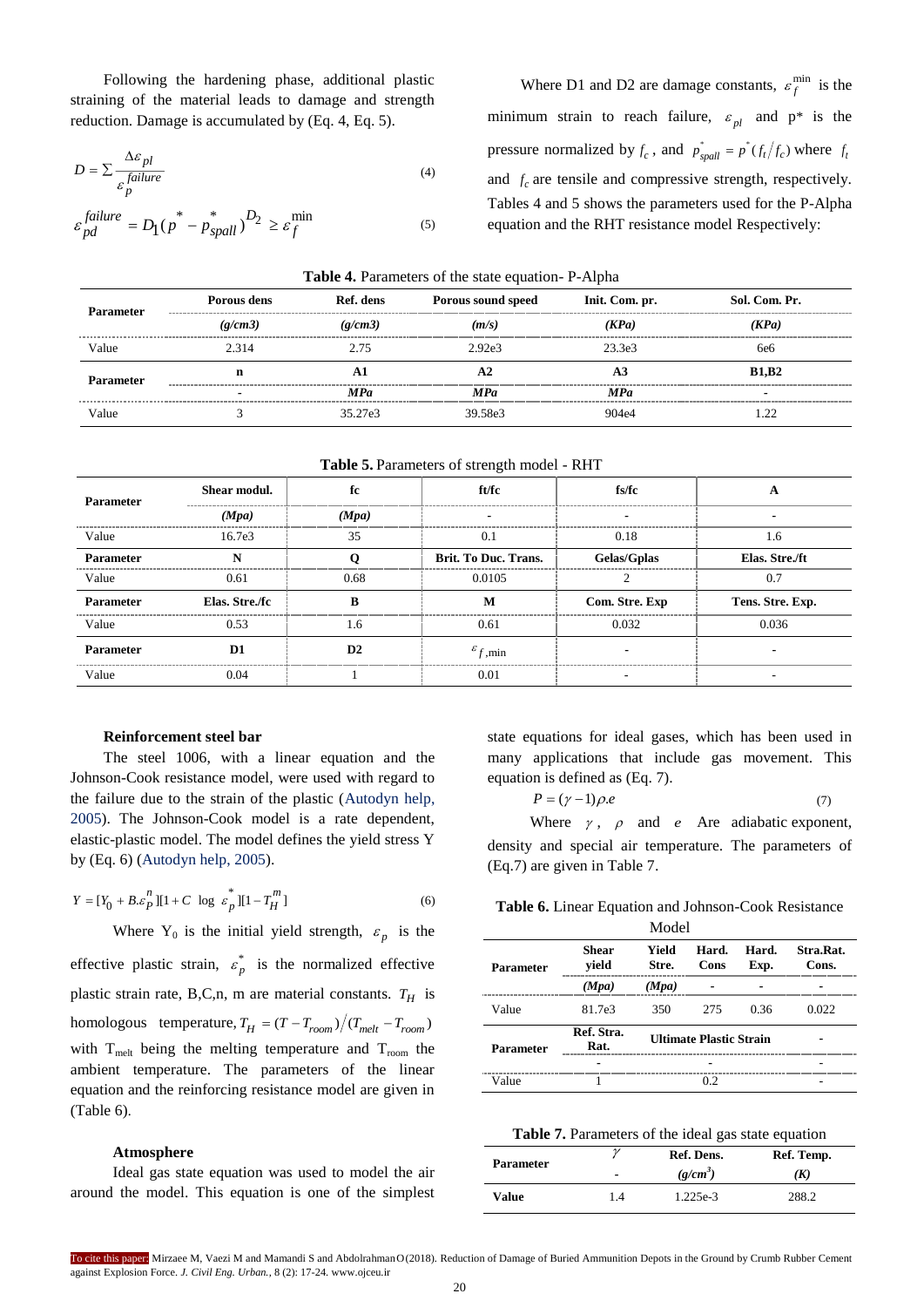# **Crumb rubber (CR)**

For CR modeling, rubber element with mechanical properties of NBR rubber was used with state equation and hyperelastic resistance model [\(Autodyn](#page-7-0) help, 2005, [Pornprasit](#page-7-0) et al., 2016). This equation is suitable for modeling materials with high strain range. There are several models in the hyperelastic resistivity model for solving the problem. In this study, we used the Ogden model. The Ogden model is suitable for materials with a range of strain energy potentials of over 700% [\(Autodyn](#page-7-0)  [help, 2005\).](#page-7-0) Due to the high rubber capability in energy absorption, this model is suitable. The strain energy potential of the Ogden model is defined as Eq. (8): [\(Autodyn](#page-7-0) help, 2005):

$$
\psi = \frac{\mu_1}{\alpha_1} \overline{(\lambda_1^{\alpha_1} + \overline{\lambda_2^{\alpha_1}} + \overline{\lambda_3^{\alpha_1}} - 3)}
$$
  
+ 
$$
\frac{\mu_2}{\alpha_2} \overline{(\lambda_1^{\alpha_2} + \overline{\lambda_2^{\alpha_2}} + \overline{\lambda_3^{\alpha_2}} - 3)}
$$
  
+ 
$$
\frac{\mu_3}{\alpha_3} \overline{(\lambda_1^{\alpha_3} + \overline{\lambda_2^{\alpha_3}} + \overline{\lambda_3^{\alpha_3}} - 3)}
$$
  
+ 
$$
\frac{1}{\alpha_3} (J - 1)^2 + \frac{1}{\alpha_2} (J - 1)^4 + \frac{1}{\alpha_3} (J - 1)^6
$$
 (8)

Where  $\psi$  strain energy potential  $\lambda_p$  and J are deviatoric principal stretches of the left–Cauch -Green tensor and determinant of the elastic deformation gradient respectively.  $\mu_p$ ,  $\alpha_p$  and  $d_p$  are material constants. In (Tables 8 and 9), the parameters used for the Hyperelastic state equation and Hyperelastic-Ogden 3rd Order strength model are expressed.

|  | Table 8. Parameters of Hyperelastic state equation |  |  |  |
|--|----------------------------------------------------|--|--|--|
|--|----------------------------------------------------|--|--|--|

| <b>Parameter</b> | Ref. Dens. |  |  |
|------------------|------------|--|--|
|                  | $(g/cm^3)$ |  |  |
| Value            |            |  |  |

**Table 9.** Parameters of Hyperelastic-Ogden 3rd Order strength model

| <b>Parameter</b> | Mu1     | Alpha1                   | d1             | Mu2     | Alpha2 |  |
|------------------|---------|--------------------------|----------------|---------|--------|--|
|                  | (Kpa)   | $\overline{\phantom{0}}$ | (1/Kpa)        | (Kpa)   | -      |  |
| Value            |         | 1.18                     | $4.82e-6$      | 13      | 618.03 |  |
| Parameter        | d2      | Mu3                      | Alpha3         | d3      | -      |  |
|                  | (1/Kpa) | (Kpa)                    | $\overline{a}$ | (1/Kpa) | -      |  |
| Value            |         | $-9.81$                  |                |         |        |  |

#### **Boundary condition of the model**

In this study, the flow-out and transmission elements were used to create a semi-infinite environment and to prevent the return of the explosive pressure waves. These elements provide the pass of flow and materials from the boundaries of the model. The flow out element was used at the boundaries of the space around the model to

transmit air pressure and the transmission element was used around the soil environment.

## **Geometric of the model**

For modeling of concrete structures, soil, explosives, and air were used from Lagrangian, ALE and Eulerian, respectively. The model used consists of three parts: structure, soil, air. The explosive is equivalent to 100 kilograms of TNT. Figure 3 shows a graphical representation of the modeling geometry in the software.



**Figure 3.** Modeling geometry in the software

#### **Sensitivity analysis**

To test the sensitivity of the results to the size of mesh, the pressure output at a depth of 3 meters from the soil surface was compared for different sizes of the mesh (Figure 4). As shown in Figure 4, with a reduction in the size of the elements from 0.5 m to 0. 1 m, significant changes are made to the results. On the other hand, by reducing the size of the elements from 0.125 meters later, the output pressure is very small and can be ignored. So the mesh size of 0.125 m was chosen as the optimal mesh.



**Figure 4.** Variations of Pressure vs. time for different sizes of elements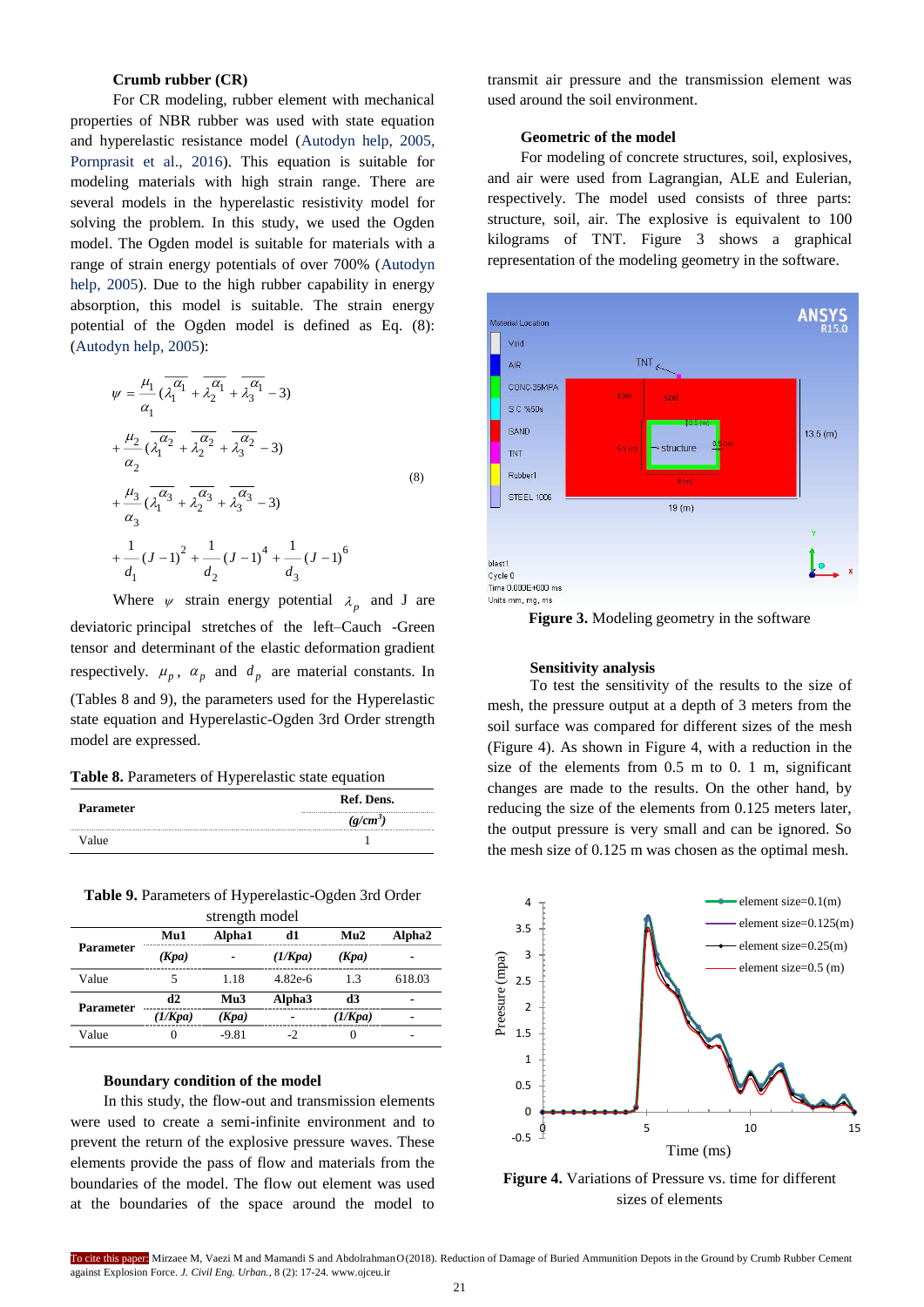## **RESULTS AND DISCUSSION**

## **Distribution of wave explosion in the soil**

To investigate the propagation of the wave explosion in the soil and the pressure at different depths, gauges were placed at depths of one meter at a distance. Figure 5 shows the pressure against time at depths of 1 and 2 meters from the soil surface for 25 milliseconds of analysis.

Figure 5 showed that the intensity of the pressure caused by the explosion has been reduced by increasing the distance from the soil surface (the explosion site).



**Figure 5.** Pressure diagrams in soil A: At a depth of 1 meter from the ground B: At a depth of 2 meters from the ground

**Impact of crumb rubber cement (CRC) on results** In order to investigate the effect of CRC on the results, by modeling concrete cover and CR at a depth of 2 m from the ground surface and by comparing the results of pressure at a depth of 3 m (under the sub-layer of CR in the presence and absence of these layers effect these layers were examined. Figure 6 illustrated the graphic failure of the structure in the presence and absence of CR and concrete cover.



**Figure 6.** Graphical pattern of failure in model A: in the absence of concrete cushions and rubber substrates; B: in the presence of concrete cushions and no substratum; C: in the presence of rubber substrates and concrete cushions

Also, to investigate the effect of the protective layer CRC pressure and failure at a depth of 3 m below the protective layer were measured at gauge No. 3 at different times. The pressure and failure variations diagram at a depth of 3 meters and above the structure are showen in Figures 7 and 8 for different states of the CR substrate.

As shown in Figures 7 and 8, the presence of a single concrete cover only has a very small effect on the results. While modeling of CR has achieved significant changes in the number of results. On the other hand, the amount of pressure and damage decreases with the increase in the thickness of the CR layer. Also, according to the results, it can be seen that the reduction of pressure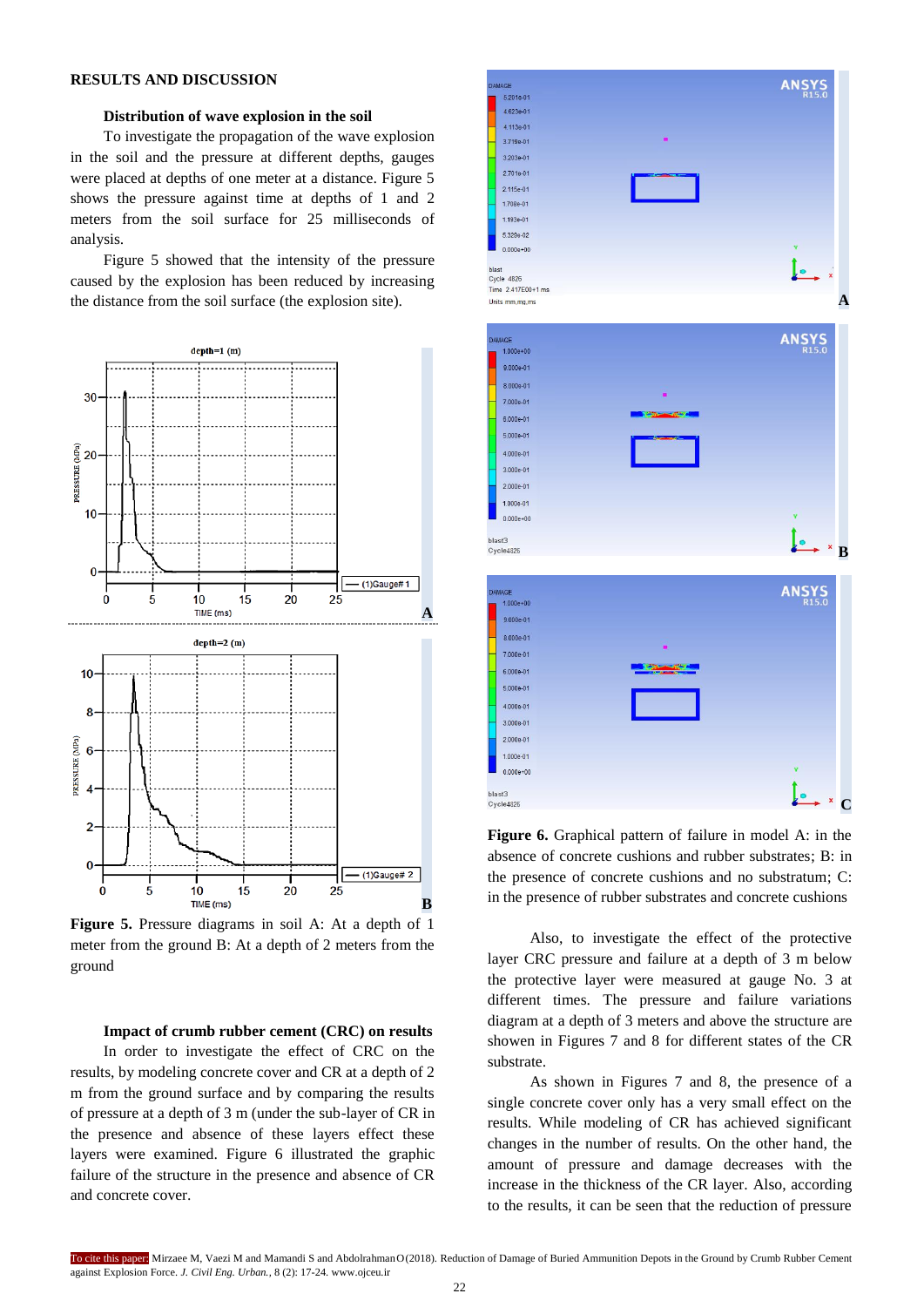and damage is a slight decrease after 0.4 m thickness. Therefore, the thickness of 0.4 m can be determined as optimal thickness.

In order to check the accuracy of maximum explosion pressure, using the (Eq. 2, Eq. 3) and also the parameters of Table 10 (TM5-855-1, 1984), the maximum value of the pressure from the results of the software is compared with the experimental results as follows.

As can be seen in table 10, the maximum value of the pressure from the experimental relation is conservative, which can be due to the linearity of the equation.



**Figure 7.** Pressure changes vs. time in different modes of existence and absence of (CR) and concrete cover at a depth of 3 meters



**Figure 8.** Failure diagram vs. time in different modes of existence and absence of CR and concrete cover on top of the structure

| Table 10. The experimental parameters of the TM-5-855- |
|--------------------------------------------------------|
| 1 instructions to calculate the pressure caused by the |
| explosion at a distance of 3 meters                    |

| Soil<br>type | Connection<br>factor | W    | R   | <b>Scaled</b><br>distance | $\mathbf n$              | ρ          | С     | $P_{\text{max}}$ |
|--------------|----------------------|------|-----|---------------------------|--------------------------|------------|-------|------------------|
|              | -                    | (Kg) | (m) | $\overline{\phantom{a}}$  | $\overline{\phantom{a}}$ | $(Kg/m^2)$ | (m/s) | (Mpa)            |
| Sand<br>clay | 0.4                  | 100  | 3   | 0.4                       | 2.4                      | 1670       | 549   | 4.53             |

# **CONCLUSION**

In this study, the effect of crumb rubber cement (CRC) on reducing the amount of failure and pressure caused by the explosion phenomenon was investigated. Therefore, the geometric model of the structure and its surrounding soil, as well as the explosion phenomenon, was analyzed in the LS-DYNA finite element software. The results showed that despite the CR and with an increase in the thickness of the CR layer, the amount of the failure and pressure applied to the structure caused by the explosion wave is greatly reduced. But this reduction is very small and can be ignored after 0.4 meters in thickness. Therefore, 0.4 m thickness of the CR was selected as the optimum thickness of the CR layer to control the failure and pressure.

According to the results of this research, it can be seen that the reason for the high performance of the crumb rubber in absorption and damping of energy is its high elasticity. Therefore, high- elasticity polymeric materials can be used to absorb more energy.

# **DECLARATIONS**

## **Authors' contribution**

All authors contributed equally to this work.

#### **Competing interests**

The authors declare that they have no competing interests.

## **REFERENCES**

- Amir SD, sahman S, hesam K. (2017). A modal nonlinear static analysis method for assessment of structures under blast loading. [Journal of Vibration and](http://journals.sagepub.com/home/jvc)  [Control,](http://journals.sagepub.com/home/jvc) 64: 124-137.
- Feldgun V.R, Karinski Y.S, Yankelevsky D.Z.z. (2011). Blast Pressure Distribution on a Buried Obstacle in a Porous Wet Soil. [Journal of Vibration and Control,](http://journals.sagepub.com/home/jvc) 2: 45-69.
- Lu Y, Wang Z. (2006). Characterization of Structural Effects from Above-Ground Explosion Using Coupled Numerical Simulation. Comput. Struct, 84: 1729- 1742.
- Lu Y, Wang Z, Chong K. (2005). A comparative study of buried structure in soil subjected to blast load using 2D and 3D numerical simulations. Soil Dynamics and Earthquake Engineering, 25: 275–288.
- Nagy N, Mohamed M, Boot J. C. (2010). Nonlinear Numerical Modeling for the Effects of Surface Explosions on Buried Reinforced Concrete Structures. Geomechanics and Eng., an Int. J. Techn, 2: 1- 18.
- Amin G, Mohsen R. (2013). Secure concrete structures buried against the explosive load. Scientific Journal of Passive Defense Science and Technology, 3: 167- 179.
- Ngo T, Mendis P, Gupta A. (2007). Blast loading and blast effects on structures–an overview.

To cite this paper: Mirzaee M, Vaezi M and Mamandi S and AbdolrahmanO(2018). Reduction of Damage of Buried Ammunition Depots in the Ground by Crumb Rubber Cement against Explosion Force. *J. Civil Eng. Urban.,* 8 (2): 17-24. www.ojceu.ir